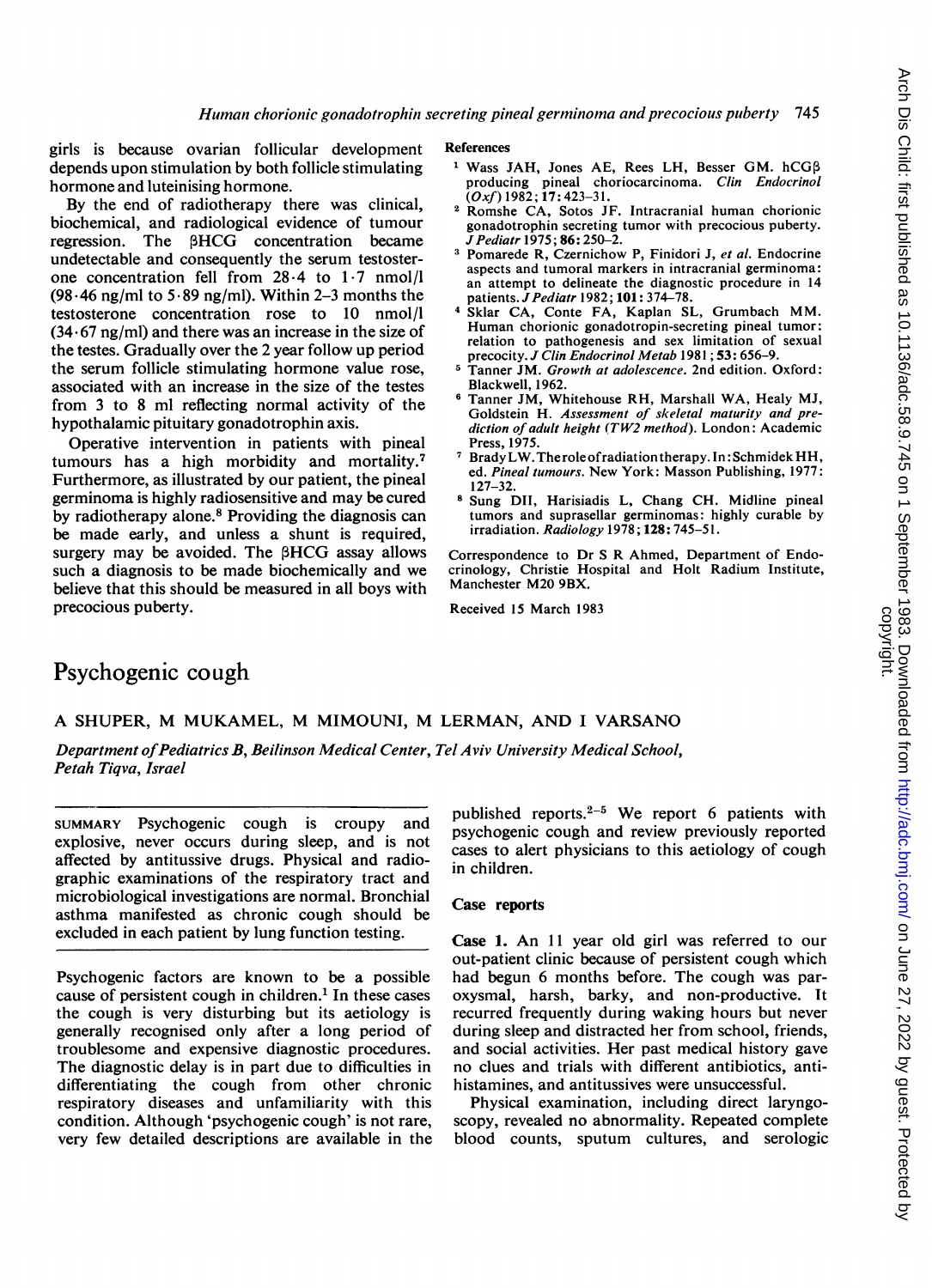studies for viral and mycoplasma infections were negative. Radiographs of chest, paranasal sinuses, larynx, and upper gastrointestinal tract were normal. Pulmonary function tests including lung volumes, forced expiratory volume in <sup>1</sup> second, peak expiratory flow rate, and flow volume curve were normal.

The girl was admitted to hospital for close observation. It was noted that when a member of the medical staff approached her room, she started to cough noisily. A psychological interview revealed that she had an uncontrollable hyperkinetic brother who generated anxiety and tension within the family. Furthermore, the patient had learning difficulties and problems in forming relationships with friends. She did not live up to the expectations of the family with regard to school and social achievements and had become frustrated, tense, and aggressive. The cough was the manner in which she expressed these feelings and gained attention. The whole family was referred to a psychiatric clinic for psychotherapy. During this period they were encouraged to discuss freely the family interrelationships and tensions. When the girl could talk about her problems and frustrations the cough was no more 'needed' and gradually disappeared. In a follow up examination after 6 months she was free of symptoms.

Cases 2-6. A psychogenic aetiology for persistent cough was also shown in 5 other children-A boys and 1 girl aged 6 to 11 years (mean  $9.0$  years). All had a croupy barking bizarre cough that disappeared during sleep. Three patients had a peculiar 'chin on chest' posture while coughing.<sup>2</sup> The cough was severe and disturbing and all children had lost many school days. Routine diagnostic procedures did not show any abnormality. Bronchoscopy performed in <sup>1</sup> patient and lung function tests in 4, proved to be normal. Our youngest patient, a 6 year old boy did not cooperate in lung function tests. However, a long term follow up after the disappearance of the cough did not reveal any evidence of asthma.

Psychological evaluation revealed school phobia in 2 patients, a reaction to parental divorce in 1, and a secondary gain from coughing in the remaining 2, as a possible cause for the persistent cough. The patients and their families were referred to the hospital's psychology counselling service where family problems and their influence on the patients' behaviour were discussed during weekly meetings. Possible solutions to practical problems such as school phobia were offered. In all patients the symptoms disappeared after a few weeks of treatment. In <sup>1</sup> child marked symptomatic relief was obtained after a <sup>1</sup> month course of haloperidol.

Table Clinical data in 22 children\* with psychogenic cough, aged 6-15 years (mean 11 years)

|                                                    | No   |     |
|----------------------------------------------------|------|-----|
| Girls: boys                                        | 9:13 | 100 |
| Barky cough                                        | 22   | 100 |
| Coughing during sleep                              |      | Ω   |
| Response to antitussive medications                | Ω    | 0   |
| History of preceding upper respiratory infections  | 6    | 27  |
| 'Chin on chest' posture                            | 6    | 27  |
| Exaggeration of cough in presence of medical staff | 8    | 36  |
| Appreciable school absenteeism                     | 13   | 59  |
| Bronchoscopies performed (no abnormalities found)  |      | 32  |
| Pulmonary function tests performed (normal         |      |     |
| results in all)                                    | 6    | 27  |
| School phobia                                      | 12   | 55  |
| Successful response to tranquilisers               |      | 32  |
| Successful response to psychotherapy               | 20   | 91  |

\*6 new and 16 p;eviously publisled cases.2-5

# **Discussion**

Psychogenic cough is usually regarded as a respiratory tic and can be precipitated by various emotional stimuli.2 3 It may represent a somatic manifestation of a wide range of psychological problems. School phobia, attention seeking, or anxiety were found in children with this disorder.<sup>24</sup> Berman, however, describing several patients in whom no obvious psychological abnormality was<br>found considered the cough in these cases to be as<br>habit formed after previous respiratory diseases,<sup>5</sup> and<br>in should be noted that in 27% of the patients there: found considered the cough in these cases to be  $a\leq$ habit formed after previous respiratory diseases,<sup>5</sup> and $\overline{\mathbb{Q}}$ it should be noted that in 27% of the patients there<sup> $\vec{=}$ </sup> was a history of upper respiratory infection preceding the cough (Table).

A cough of psychogenic origin has well defined clinical characteristics (Table). It is usually croupy, barky, and explosive and disappears during sleep. It is resistant to antitussive medications. A typical 'chin on chest' posture with the hand held to the neck while coughing may be noticed in some of the patients.2 The physical examination of respiratory systems as well as routine laboratory studies, extensive microbiologic and radiographic investigations, and lung function tests do not reveal any relevant abnormality.

Since asthma may manifest as a chronic cough without obvious wheezing, baseline and sometimes provocative lung function testing should be performed $6$  even in patients with an evident psychogenic background for the cough. Unfortunately these tests were not performed in previously published cases. More compound and invasive diagnostic procedures such as bronchoscopy are rarely indicated.

In mild and uncomplicated cases the treatment is usually simple. Explanation, suggestion, and discussion of the problems that appear to be associated with the psychogenic origin of the cough may be satisfactory treatment for many of the patients. In severe and problematic cases referral for psychiatric